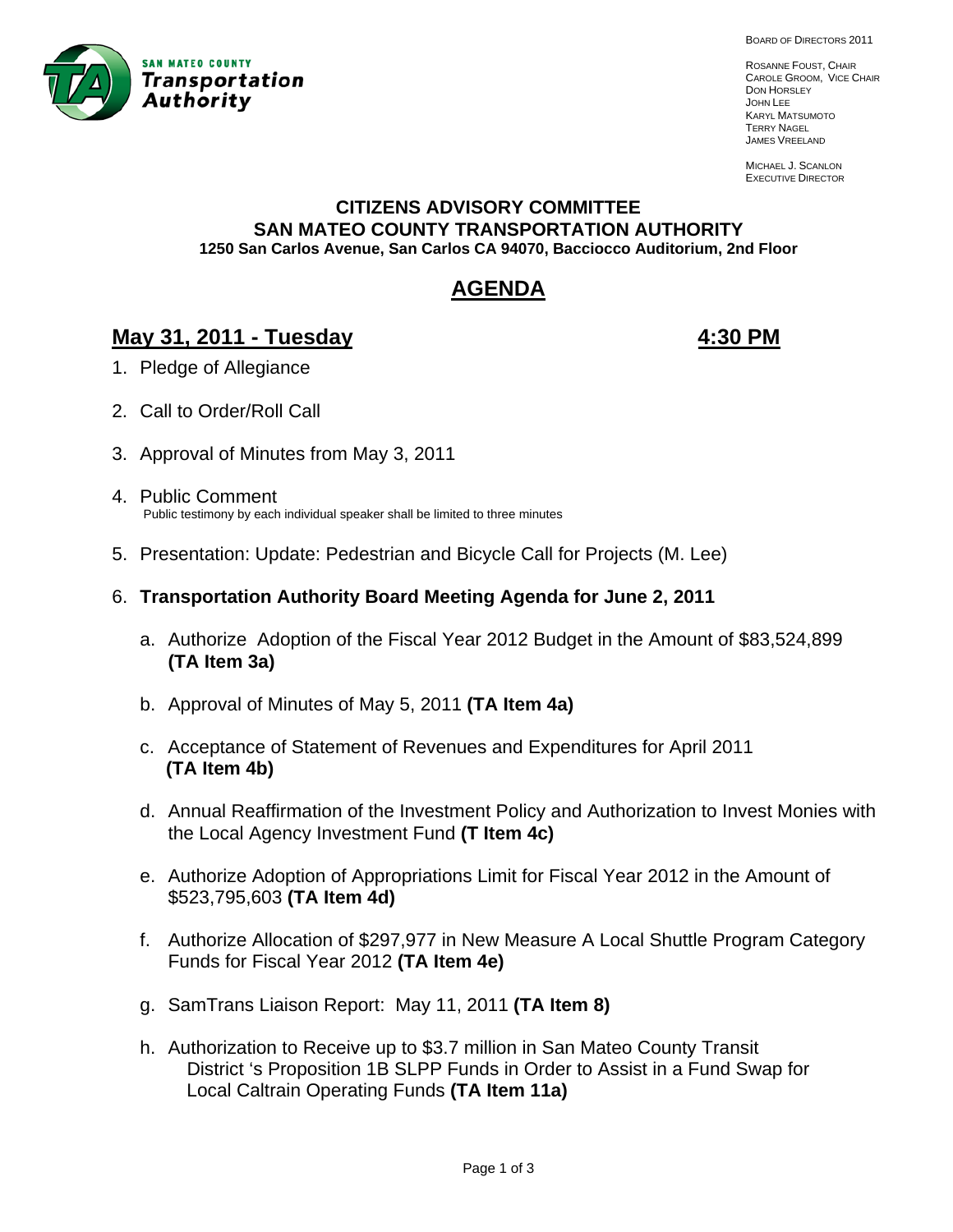- i. Update: Pedestrian and Bicycle Call for Projects **(TA Item 12b)**
- j. Update on State and Federal Legislative Program **(TA Item 12c)**
- k. Capital Projects Quarterly Status Report  $-3<sup>rd</sup>$  Quarter Fiscal year 2011 **(TA Item 12d)**
- 7. Report of the Chair (B. Arietta)
- 8. Report from Staff (J. Hurley)
- 9. Member Comments/Requests
- 10. Date, Time and Place of Next Meeting: Tuesday, July 5, 2011 at 4:30 p.m., San Mateo County Transit District Administrative Building, Bacciocco Auditorium, 2<sup>nd</sup> Floor, 1250 San Carlos Avenue, San Carlos, CA 94070
- 11. Adjournment

#### *All items on this agenda are subject to action*

**CAC MEMBERS:** Barbara Arietta (Chair) · Jim Bigelow · John Fox · Rich Hedges · Randall Hees · Elizabeth Lasensky · Austin Mader-Clark · Doris Maez · Daniel Mensing · Larry Shaine · Laurie Simonson · April Vargas (Vice Chair) · James Whittemore · Paul Young · George Zimmerman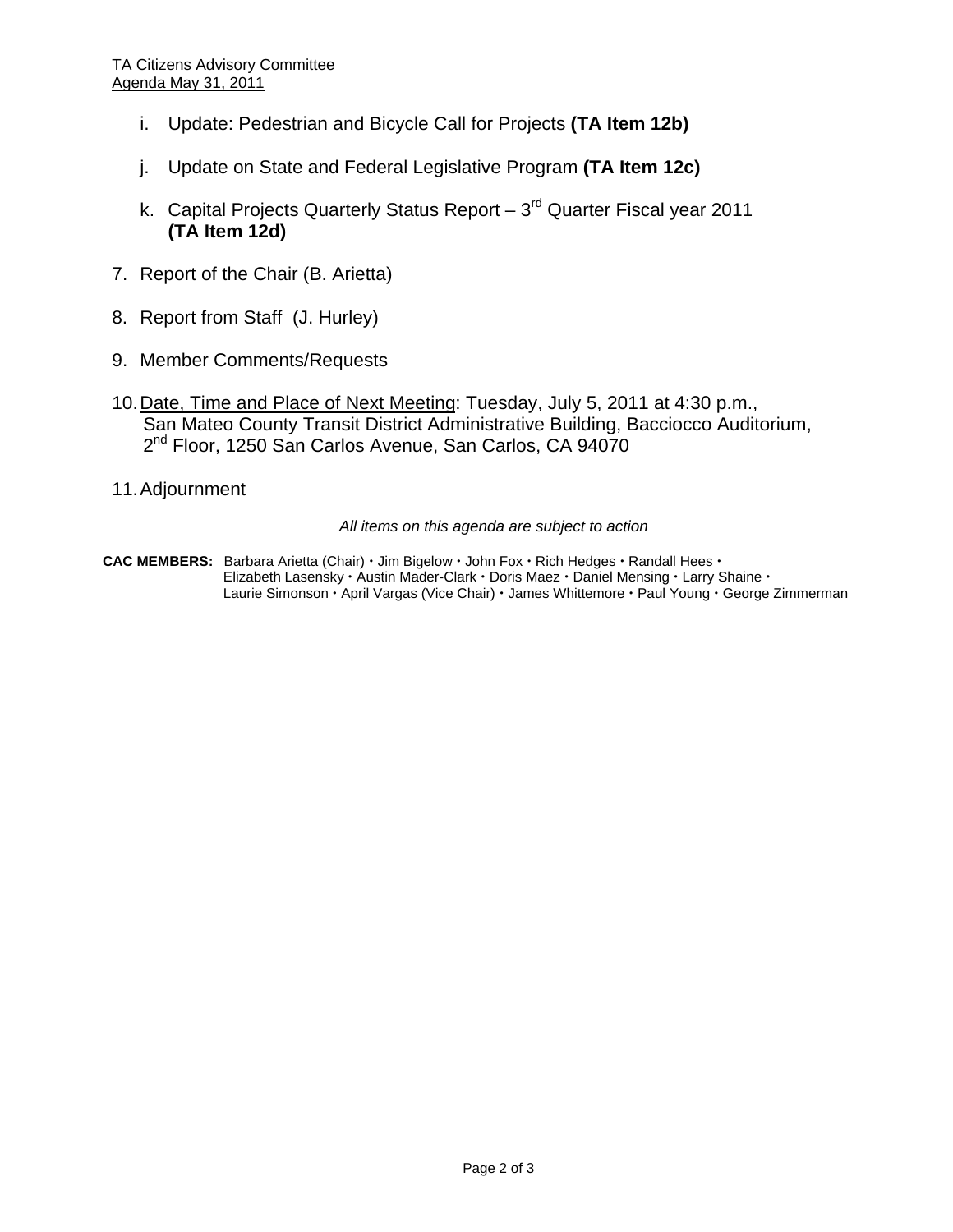# *INFORMATION TO THE PUBLIC*

If you have questions on the agenda, please contact the Assistant District Secretary at 650-508-6223. Assisted listening devices are available upon request. Agendas are available on the Transportation Authority Website at [www.smcta.com.](http://www.smcta.com/)

#### *Date and Time of Boards and Advisory Committee Meetings*

San Mateo County Transportation Authority (TA) Committees and Board: First Thursday of the month, 5 p.m. Transportation Authority Citizens Advisory Committee (CAC): Tuesday preceding first Thursday of the month, 4:30 p.m. Date, time and location of meetings may be changed as needed.

#### *Location of Meeting*

The San Mateo County Transit District Administrative Office is located at 1250 San Carlos Ave., San Carlos, which is one block west of the San Carlos Caltrain Station on El Camino Real, accessible by SamTrans bus Routes: 260, 295, 390, 391, KX.

#### *Public Comment*

If you wish to address the Citizens Advisory Committee, please fill out a speaker's card located on the agenda table. If you have anything that you wish distributed to the Citizens Advisory Committee and included for the official record, please hand it to the Assistant Authority Secretary, who will distribute the information to the Committee members and staff.

Members of the public may address the Citizens Advisory Committee on non-agendized items under the Public Comment item on the agenda. Public testimony by each individual speaker shall be limited to three minutes and items raised that require a response will be deferred for staff reply.

#### *Accessibility for Individuals with Disabilities*

Upon request, the TA will provide for written agenda materials in appropriate alternative formats, or disability-related modification or accommodation, including auxiliary aids or services, to enable individuals with disabilities to participate in public meetings. Please send a written request, including your name, mailing address, phone number and brief description of the requested materials and a preferred alternative format or auxiliary aid or service at least two days before the meeting. Requests should be mailed to Rosemary Lake at San Mateo County Transportation Authority, 1250 San Carlos Avenue, San Carlos, CA 94070-1306; or email to [cacsecretary@smcta.com](mailto:cacsecretary@smcta.com); or by phone at 650-508- 6223, or TDD 650-508-6448.

#### *Availability of Public Records*

All public records relating to an open session item on this agenda, which are not exempt from disclosure pursuant to the California Public Records Act, that are distributed to a majority of the legislative body will be available for public inspection at 1250 San Carlos Avenue, San Carlos, CA 94070-1306, at the same time that the public records are distributed or made available to the legislative body.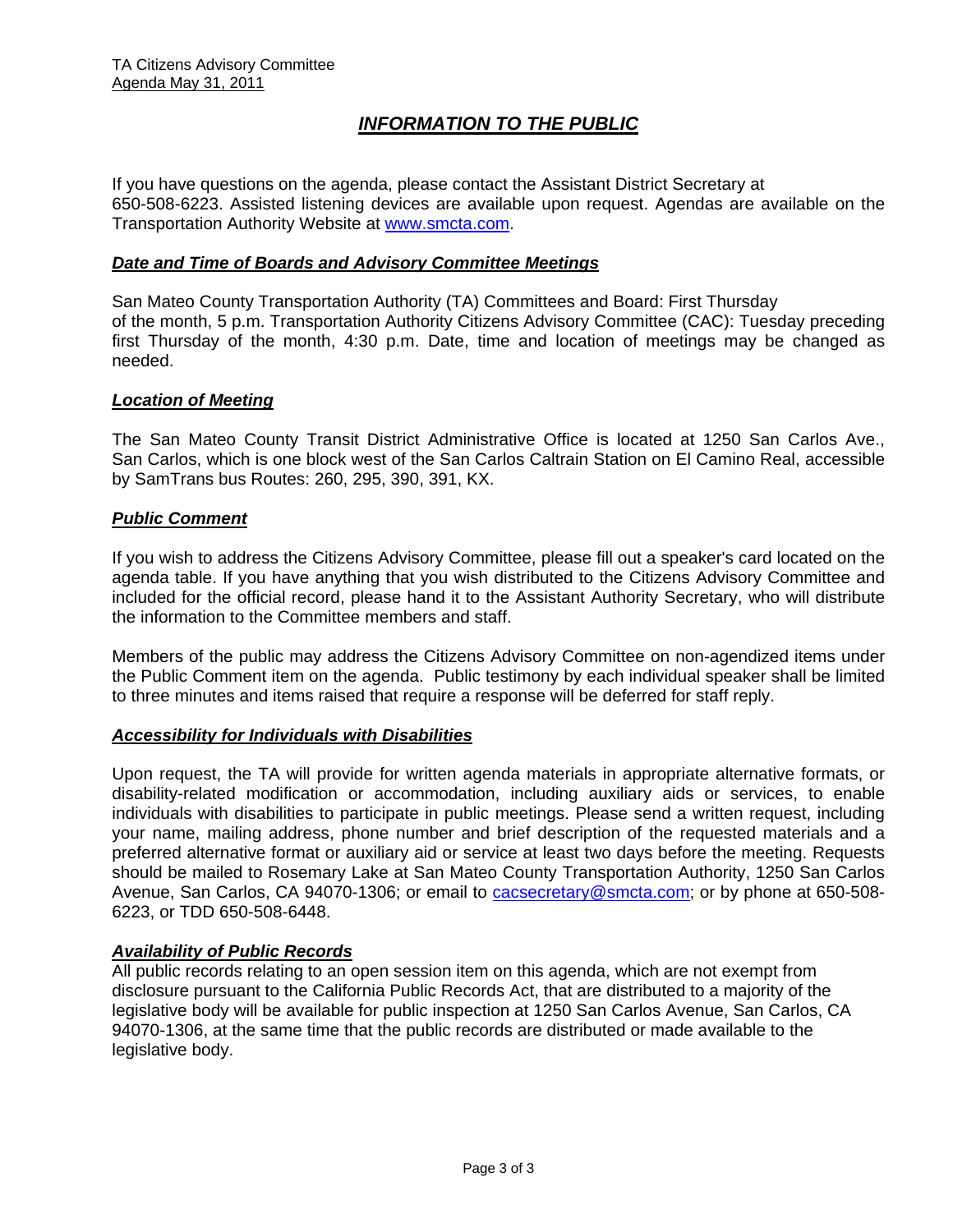# **CITIZENS ADVISORY COMMITTEE (CAC) SAN MATEO COUNTY TRANSPORTATION AUTHORITY (TA)**

1250 San Carlos Avenue, San Carlos CA 94070 Bacciocco Auditorium, 2<sup>nd</sup> Floor

# **MINUTES OF MAY 3, 2011**

# **MEMBERS PRESENT:** B. Arietta (Chair), J. Bigelow, P. Dixon, R. Hedges, R. Hees, E. Lasensky, A. Mader-Clark, D. Maez, D. Mensing, L. Shaine, J. Whittemore, P. Young, G. Zimmerman

**MEMBERS ABSENT:** J. Fox, A. Vargas

**STAFF PRESENT:** L. Bhuller, A. Chan, M. Choy, A. Ho, J. Hurley, R. Lake, L. Snow

Chair Barbara Arietta called the meeting to order at 4:33 p.m. Pat Dixon led the Pledge of Allegiance.

# **APPROVAL OF MINUTES**

Larry Shaine asked, on page five of eight, to strike "the" and interchange" from the sentence: "if priorities could change and the Woodside Road interchange could be included."

A motion (Zimmerman/Bigelow) to approve the minutes of April 5, 2011 was passed with this change.

# **PUBLIC COMMENT**

None

# **PRESENTATION: NEW MEASURE A HIGHWAY PLAN (PLAN) UPDATE**

Manager, Programming and Monitoring Melanie Choy said the update included input from the previous presentations to the CAC. Ms. Choy provided the following details:

- The purpose of the Plan is to guide funding decisions, develop a five to 10 year Plan, and prioritize funding. It is designed as a living document to be updated every two years.
- The overall Highway Program requirement is to reduce congestion and increase throughput on roads and highways with the Plan split into Key Congested Corridor projects (KCC) and Supplemental project categories.
- There is a firewall of funding between these two categories: The KCC has a set list of projects split by corridors and has 17.3 percent of all revenues. The Supplemental category is only a candidate project list with 10.2 percent of all revenues and nothing regarding corridors.
- The Plan assumes local match assumptions with the expectation that the KCC would have a 50:50 match, which means the project would be funded 50 percent with Measure A monies and the other 50 percent from State or any other available funding sources. The Supplemental program is shifted more towards Measure A with 70 percent Measure A funding and 30 percent other dollars.
- Phase I of the Plan, which was completed in 2010, involved development of criteria and project ranking of the KCC and Supplemental projects. Twenty-seven candidate projects in the candidate list were evaluated on merit-based analysis including need, readiness, policy consistency, effectiveness and sustainability.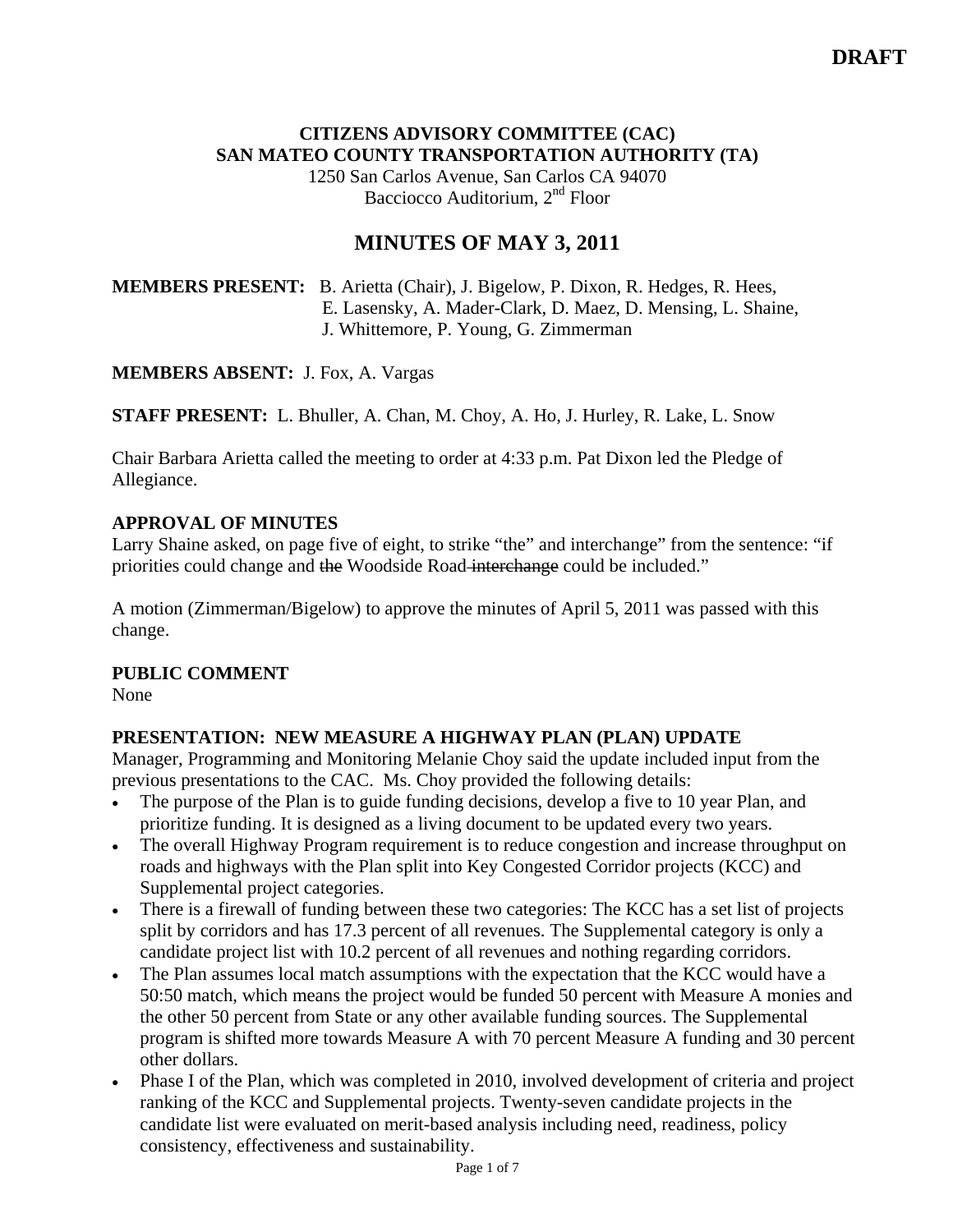- Phase II involved developing the funding strategy. Estimates were made on total program project costs and funding sources, which showed an estimated \$655 million funding gap.
- Prior to final prioritization of projects, the Plan proposes developing a Capital Improvement Program over time with a project solicitation information collection process for the KCC and a call for projects for the Supplemental program. This will provide structure and flexibility in collecting data over the next ten years. It is proposed that the 1988 Measure A program be rolled into this process.
- Project solicitation/call for projects will be based on interchange, freeway and arterial type categories and will be done annually for project development and biennially for right of way/construction because they are long-term phases.
- Additional project considerations include economies of scale, project readiness, small projects implemented quickly, geographic equity, leveraging of funding and resource constraints.
- There will be funding benchmarks for project development and construction for the KCC projects.
- The Plan will be presented at the June TA Board meeting with project solicitation scheduled in September. The goal is to present a project list for recommendation to the TA Board at the end of the year.

Randy Hees said he was happy with the flexibility of the development process versus construction.

Mr. Shaine asked if lower than estimated contractual costs will affect the funding gap. Ms. Choy said the intent of doing a project solicitation is to get a better handle of project scopes for better cost estimates.

Mr. Shaine asked if there was a chance of combining Environmental Impact Report (EIR) requests for economic benefits.

Jim Bigelow said the presentation should include a slide that defines what information will be solicited because a project could be cold, hot, on hold, etc. The City/County Association of Governments Technical Advisory Committee will want to know what form to fill out, what information is needed, etc. He said there is also a need to recognize political will involved if a city isn't moving ahead as needed. Ms. Choy said this will be taken into account.

Rich Hedges prefers this approach to the Metropolitan Transportation Commission (MTC) 2035 Plan approach, which continually reviews projects even after cities and counties have spent tremendous amounts of money on EIRs. He said it's horrible if the city or contractor has spent substantial money upfront for the project and then somewhere along the line, the project is killed. Ms. Choy said the Board will have a better context of what kind of tradeoff decisions they will be making because once a decision is made by the Board, there is money for that project.

# **ITEMS FOR REVIEW – MAY 5, 2011 TA BOARD AGENDA**

# **Statement of Revenues and Expenditures for March 2011 – TA item 3b**

Jim Whittemore asked about the check listed for \$55,000 to Chicago Title Company. Manager, Finance Treasury Lori Snow will follow up.

Mr. Whittemore asked if there is an annual allocation for consultants or is this cost incorporated into projects. Director, TA Program Joe Hurley said it is on a per project basis that may span multiple years depending on the phase of work.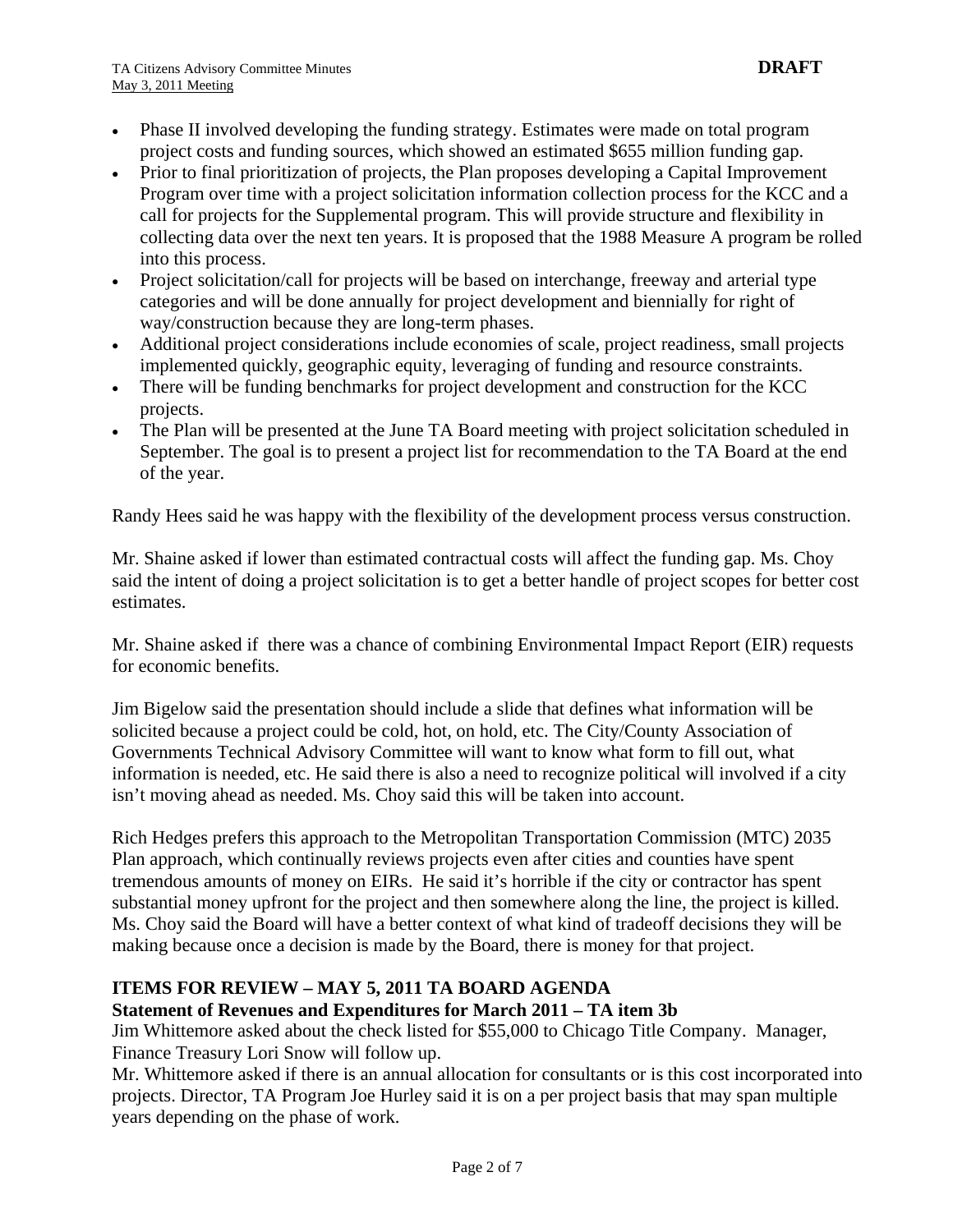A motion (Shaine/Whittemore) to support acceptance of the Statement was approved.

**SamTrans Liaison Report –TA Item 8 a) March 24, 2011 b) April 13, 2011**  No comment

# **Acceptance of Quarterly Investment Report and Fixed Income Market Review and Outlook for the San Mateo County Transportation Authority for the Quarter Ended March 31, 2011 – TA Item 11a**

George Zimmerman asked what 77 percent agency security meant on page four of 12. Ms. Snow said in the financial world, this refers to Freddie Mac, Fannie Mae and Federal Home Loan Bank. These funds are backed by the Federal government who will step in and provide whatever revenues or capital are required.

A motion (Zimmerman/Hees) to recommend acceptance of the report was approved.

# **Assignment of Contract from CSI Capital Management, Inc. to SunTrust Bank for Providing Investment Management Services – TA Item 11b**

Mr. Zimmerman asked what functions the Wealth Management Group will provide to CSI. Ms. Snow said SunTrust Bank is the Wealth Management Group parent and in the list of the top 15 banks in the country. The only difference with CSI today, as a boutique financial advisory organization based in San Francisco, is that it will have a very large institution behind it and will see benefits in shared resources like accounting and finance, human resources, training, etc.

Mr. Zimmerman asked if there will be an increase in fees charged. Ms. Snow said the fees are under contract for the remainder of the term.

Mr. Whittemore asked about the age and retirement plans of CSI Investment Advisor Bill Osher. Ms. Snow said the TA feels Mr. Osher is doing a great job and isn't ready to retire.

Mr. Whittemore asked how much of a bail out did SunTrust have to take and would there be any implied liability if CSI is taken over by someone. Ms. Snow said she will follow up on this and said staff has checked their stock price and they are doing very well.

A motion (Hedges/Shaine) to support assignment of the contract was approved.

# **Preliminary Fiscal Year (FY) 2012 Budget – TA Item 11c**

Manager of Budgets Ladi Bhuller reported:

- FY2012 revenues of \$68 million include: \$61.5 million sales tax, \$5.4 million interest income, and \$1.1 million rental income.
- Sales tax revenues are expected to increase by \$1.5 million. Interest income is projected to decrease by \$136,000 due to a slight decrease in interest rate projections and grant proceeds are projected to decrease by \$4.2 million because of no projected grant revenues for FY2012. The net change in revenue is expected to decrease by \$2.8 million.
- Annual allocations of \$23.8 million include: \$13.8 million for local streets/transportation, \$4.9 million for Caltrain operating that are the funds provided to SamTrans for its Joint Powers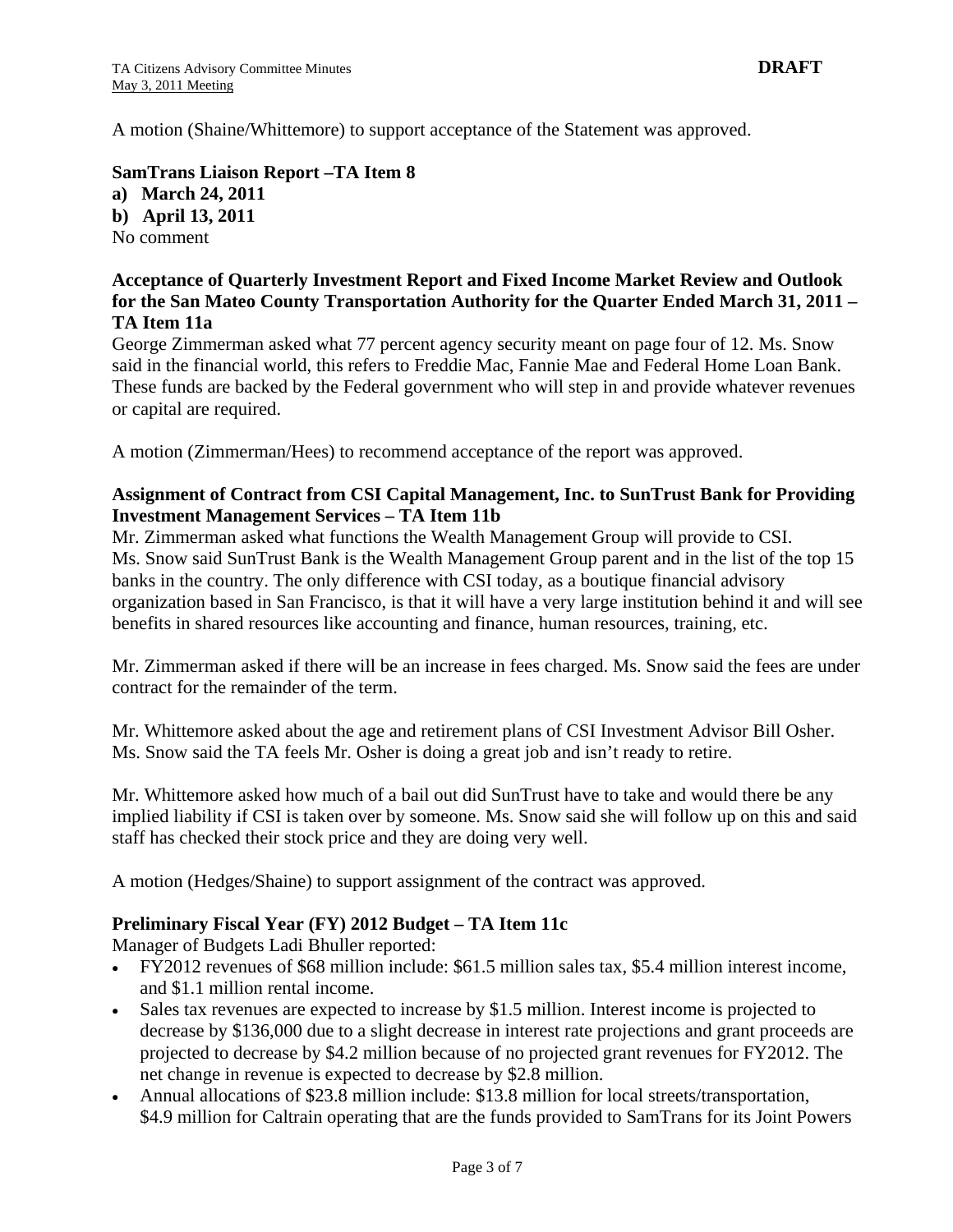Board member share, \$2.5 million for accessible services/Paratransit, \$1.4 million for local shuttle service, and \$1.2 million for the SFO BART extension.

- Program expenditures of \$58.1 million include: \$615,000 for alternative congestion relief, \$4 million for Caltrain for San Mateo County's local share for the Systemwide Improvement Program, \$1.3 million for pedestrian and bicycle, \$971,000 for shuttles, and \$51 million for streets and highways.
- Expenditures of \$83.4 million include: \$23.8 million for annual allocations, \$58.1 million for program expenditures, \$485,000 for oversight, and \$947,000 for administrative costs, which is less than 1 percent allowed for such expenditures.
- Expenditure changes from the previous year include: an increase in annual allocations of \$530,000 due to the projected 2.5 percent increase in the one-half cent sales tax, programmed expenditures are expected to increase \$32.7 million, oversight and administration costs are expected to decrease by \$489,000 for a net change in expenditures to increase by \$32.7 million.

Mr. Shaine asked if there were any Federal funds in the grant budget. Mr. Hurley said there are TA projects that include Federal funds but those funds go directly to the project and do not pass through the TA. For this reason, these funds are not captured in the budget.

Mr. Zimmerman asked what the line item Caltrain Improvements-Operating refers to under Annual Allocations and what the line item Caltrain refers to under Program Expenditures because he didn't recall the TA Expenditure Plan was to provide operating funds to Caltrain. Mr. Hurley said the new Expenditure Plan specifies up to half the funding identified for Caltrain can be used for operating expenses.

Mr. Hees asked how much money was historically funded to the Caltrain Capital Budget and how much is currently proposed. Ms. Bhuller said the TA is proposing \$4 million for the FY2012 Capital Budget and \$4.9 million is the maximum amount that can be put towards operating Caltrain. Director, Budgets and Grants April Chan said the TA has contributed about \$3 million to \$4 million a year to the Caltrain Capital Budget for systemwide improvements.

Mr. Hedges said Mr. Bigelow made it perfectly clear at the April 7 Peninsula Corridor Joint Powers Board meeting that it is the TA, not SamTrans, that is funding money to Caltrain operations.

Mr. Hedges asked if 101/Willow Interchange project funding went into the overall budget to fill a hole or if it is still reserved for that project. Ms. Bhuller said there were some funds designated for that project in FY2011 and the funding is still reserved and available to this project.

Mr. Bigelow suggested on the Annual Allocations slide of the budget presentation line item that "Caltrain Improvements-Operating" be called "Caltrain-Operating," and suggested on the Program Expenditures slide that the "Caltrain" item be called "Caltrain Capital."

Doris Maez asked who is funding San Mateo County's allocation for Caltrain operating this year. Ms. Bhuller said SamTrans is proposing to make a contribution of \$10.6 million, of which \$4.9 million is coming from the TA. Two million dollars is coming from the Santa Clara Valley Transportation Authority (VTA) repayment of the Caltrain right of way and \$3.7 million is coming from a capital operating swap of funds.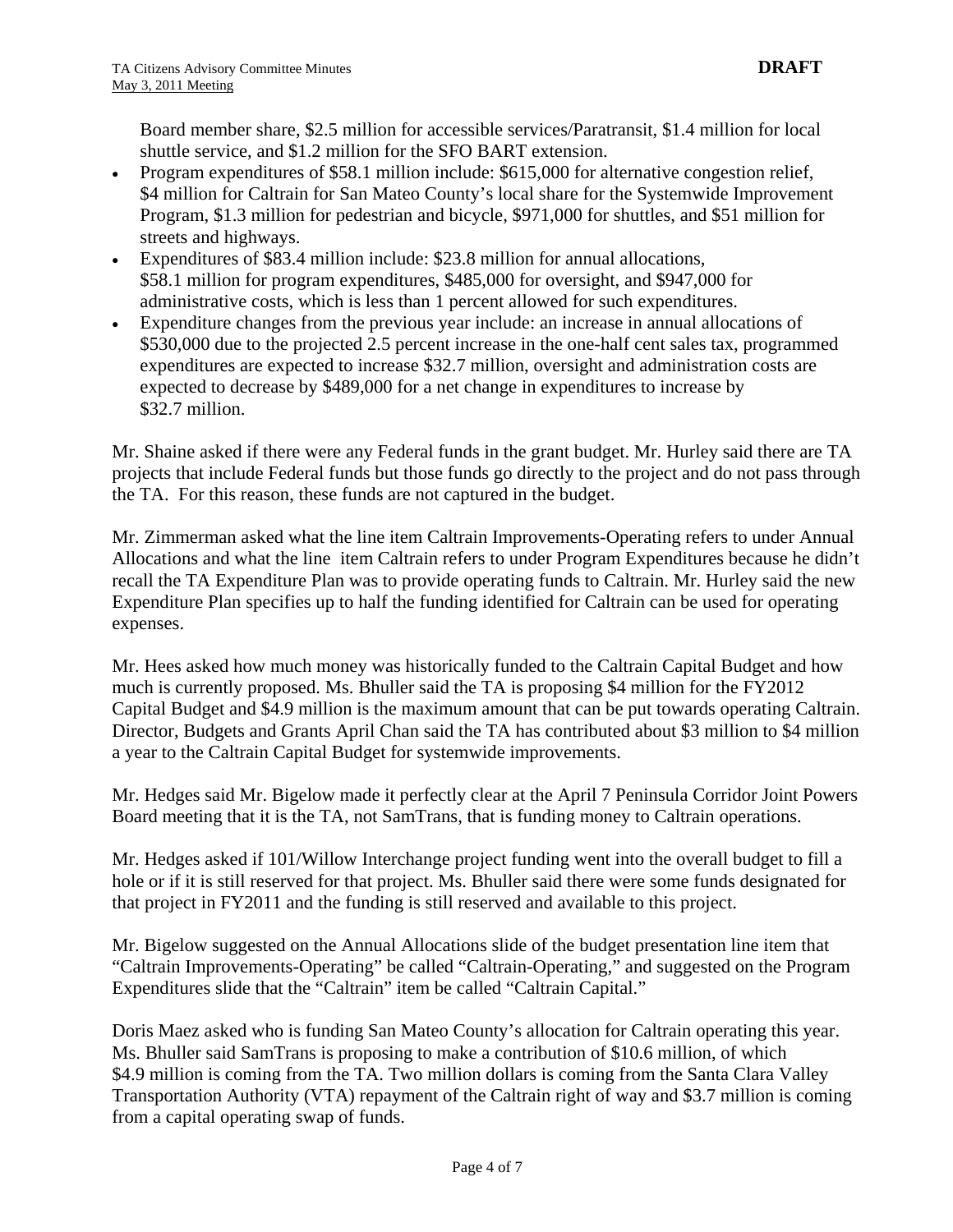Ms. Maez asked if the \$3.7 million represents one-half cent sales tax revenue and if the money is being moved from capital to operating. Ms. Chan said the \$3.7 million is capital money from SamTrans so SamTrans is going to offer up \$3.7 million from its capital money and is trying to get \$3.7 million in local operating money so SamTrans can contribute the full \$10.6 million. Only \$4.9 million is coming from the TA; \$3.7 million is actually SamTrans money and the other \$2 million is also SamTrans money when VTA repays.

Ms. Maez said the TA can't move capital money to operating but it sounds like SamTrans is doing that. Ms. Chan said staff is taking an item to the May SamTrans Board meeting to ask the Board for permission to do that, which will allow swapping out capital money to get some very flexible operating money that can be put towards Caltrain.

Mr. Shaine asked, for clarification, if a pie chart could be developed to show total expenditures, totals for the year and percentages for each element, which would also provide clear data for the media.

Mr. Whittemore asked what the change was in the TA contribution to Caltrain from 2011 to 2012. Ms. Chan said \$3.0 million was given to Caltrain in FY2011 for capital and \$4.8 million for operating. She said each of the JPB partners contributes equally to the capital program and Caltrain needs a total of \$12 million in local funds for the capital program. San Mateo County's share is proposed to be \$4 million.

Mr. Hees asked the chair to compliment the Board at its June meeting because the information provided answered all questions and gave a high comfort level in all things the CAC was asked to approve.

Chair Arietta asked if San Mateo County's share has increased by \$100,000. Ms. Bhuller said the \$4.8 million projection was based on a sales tax projection of \$60 million but staff revised the sales tax projection to \$61.5 million and this bumped up the increase.

# **Program:**

# **Update on State and Federal Legislative Program – TA Item 12a**

Government Affairs Manager Seamus Murphy could not attend the meeting but will follow up on any questions or concerns from the CAC.

Mr. Zimmerman asked if the TA previously endorsed bills under consideration. Mr. Hurley said the far right column on the legislative matrix notes any position taken on a bill.

Mr. Hees asked if a position of support is indicated, does that mean the Board supported the bill. Mr. Hurley said the TA legislative program has parameters adopted by the Board and as long as these pieces of legislation are consistent with what the Board adopted, that is the recommendation for staff to come back and put these before the Board.

# **REPORT OF THE CHAIR – BARBARA ARIETTA**

- The JPB adopted the current 86-train schedule at its April 21 meeting, which keeps all stations open and continued baseball service.
- Mr. Bigelow, Mr. Hedges, Ms. Maez and the chair attended the Contra Costa Transit Village tour in the Walnut Creek/Pleasant Hill area. JPB Director Adrienne Tissier attended. The project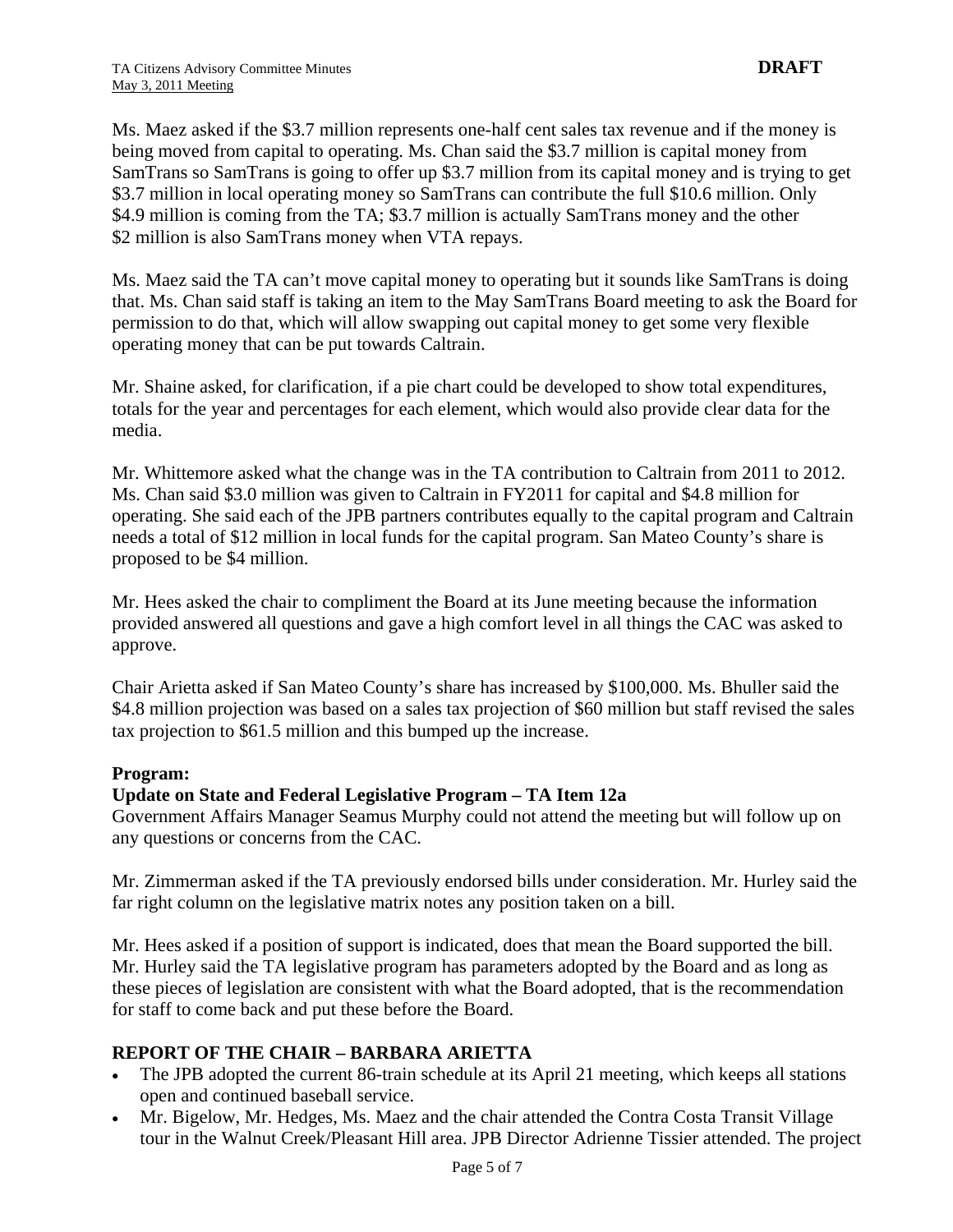includes 2.4 million square feet of office space, 422 hotel rooms and 2,700 multi-family residential units, of which 422 are said to be accessible. There are low-speed vehicle segways, electric bicycles, computerized stopping stations, car sharing and shuttle service. She encouraged everyone to visit [www.youchoosebayarea.org](http://www.youchoosebayarea.org/) to get information on planning, transportation and housing impacts in the Bay Area for the future.

• Attended Envision Bay Area, which is led by the Silicon Valley Community Foundation and is an initiative to strengthen the ability of residents and community leaders to make informed decisions about the building and growth that will shape the future environment, economy and everyday life in our communities.

Discussion on the Contra Costa Transit Village included BART access, ratio of commercial and residential space, occupancy, connectivity to surrounding neighborhoods and cities, restaurants, Americans with Disabilities Act accessibility, and parking availability.

Mr. Shaine said he thought the Hayward Park developer was encouraged to reduce the number of parking spaces in order to encourage use of public transportation.

# **REPORT FROM STAFF – JOE HURLEY**

- Met with the Water Emergency Transportation Authority (WETA) and water transit advocates on April 6, 2011 and received an update on San Mateo County ferry program. Construction on the South San Francisco ferry terminal is visible, the project is scheduled for completion this December and service is to begin in spring 2012. WETA is coordinating with the Peninsula Congestion Relief Alliance (Alliance), SamTrans and surrounding employers to study potential feeder bus service and shuttle service to support the ferry service. Details on actual service are under development. WETA has a firm and contract to develop conceptual design for the Redwood City ferry terminal. Ridership models are being updated for the entire ferry network system in San Mateo County.
- Bids opened on April 13 for the Highway 101 Auxiliary Lane Project from Marsh Road to University Avenue. Ten bids were received below the engineer's estimate, ranging from \$15.3 million to \$19 million.
- Caltrans has approved the environmental document on the Highway 101/Broadway Interchange Project and the next phase is the design phase. There are \$4 million of State funds programmed for the project to be matched by TA funds for a total of \$8 million. Staff does not expect an allocation of the State funds agendized for next week's California Transportation Commission meeting until the next round of bond sales. Staff has received pre-spending authorization, which will allow the TA to advance the project and spend its own money, which would be reimbursed when State funding is available. This type of authorization is a benefit of the Self-Help Counties Coalition.

Mr. Shaine asked if there has been any resolution for public or private employer shuttles. Mr. Hurley said this is a work in progress in a partnership with SamTrans, the Alliance and employers.

Chair Arietta said the mayor of South San Francisco said a lot of people would like to see a ferry to AT&T Park to get to San Francisco.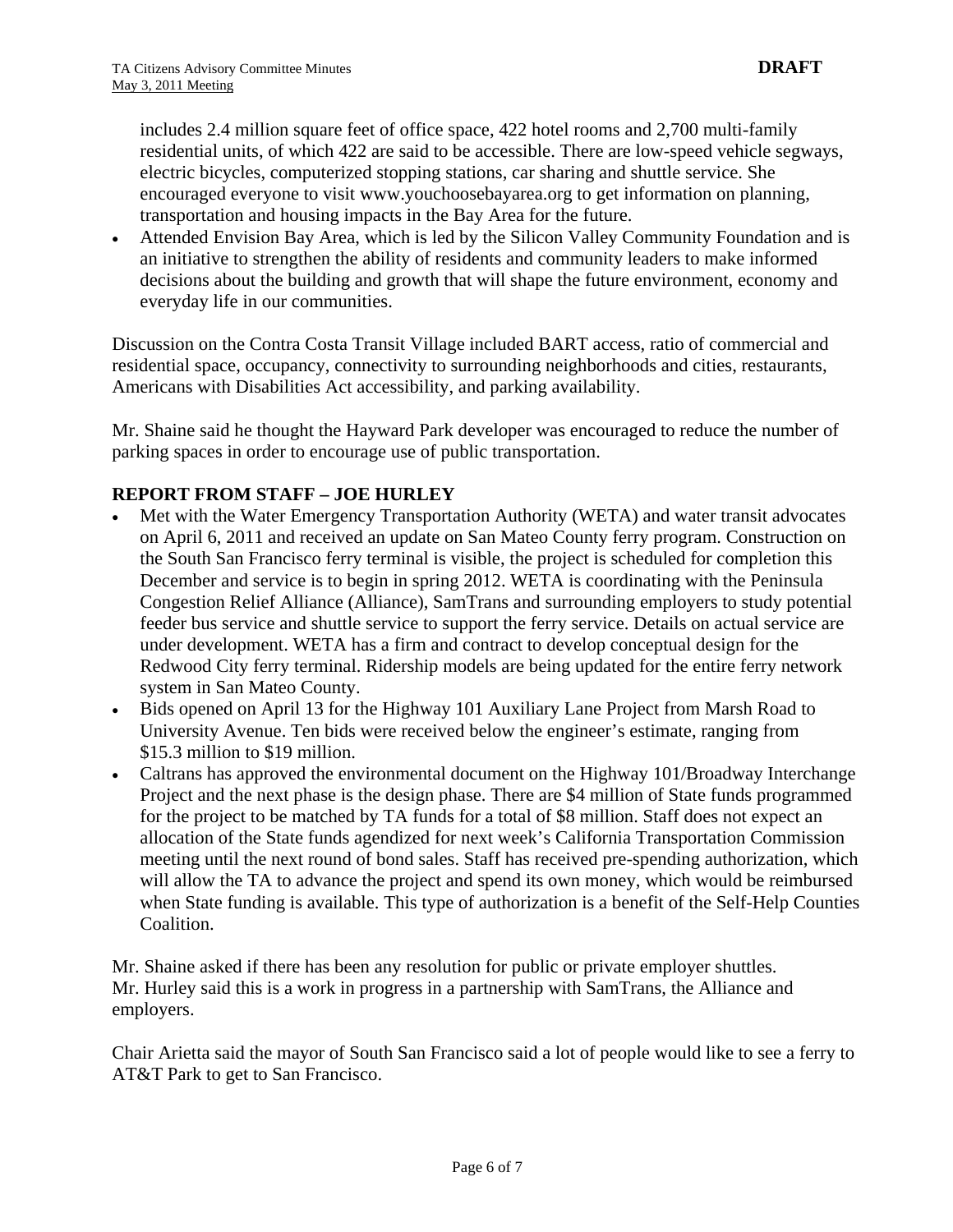#### **COMMITTEE COMMENTS**

Pat Dixon asked about the opening celebration for the Belmont bike/pedestrian overcrossing. Mr. Hurley said it will probably be a July date.

Elizabeth Lasensky asked who is responsible for cleaning up litter along the Caltrain tracks. Mr. Hurley suggested she call the customer service number on the Caltrain website.

Ms. Maez said she attended one of the Plan Bay Area/You Choose Workshops that discuss future growth options and felt seniors and children were not represented. She said coastside residents don't seem interested because all the action is along El Camino Real. She said the demand for single family homes has diminished, which will affect their value.

Mr. Hees said the value of a single family home in Maryland and Virginia is directly related to the its proximity to a commuter stop to get to Washington, D. C.

Mr. Hedges said the MTC has been doing polls for about six years on where people want to live and the percentage of people choosing to live closer to their work or transit has been increasing and they would trade off a smaller home or apartment for this. He said the developments in San Mateo County will have many more services than those offered in the Contra Costa Transit Village.

Chair Arietta said TA Chair Rosanne Foust said she holds the CAC in high esteem and said it is the best CAC in the county.

#### **Date and Time of Next Meeting**

Tuesday, May 31, 2011 at 4:30 p.m. at 1250 San Carlos Avenue, Bacciocco Auditorium, 2<sup>nd</sup> Floor, San Carlos, CA 94070.

# **ADJOURNMENT –** 6:03 p.m.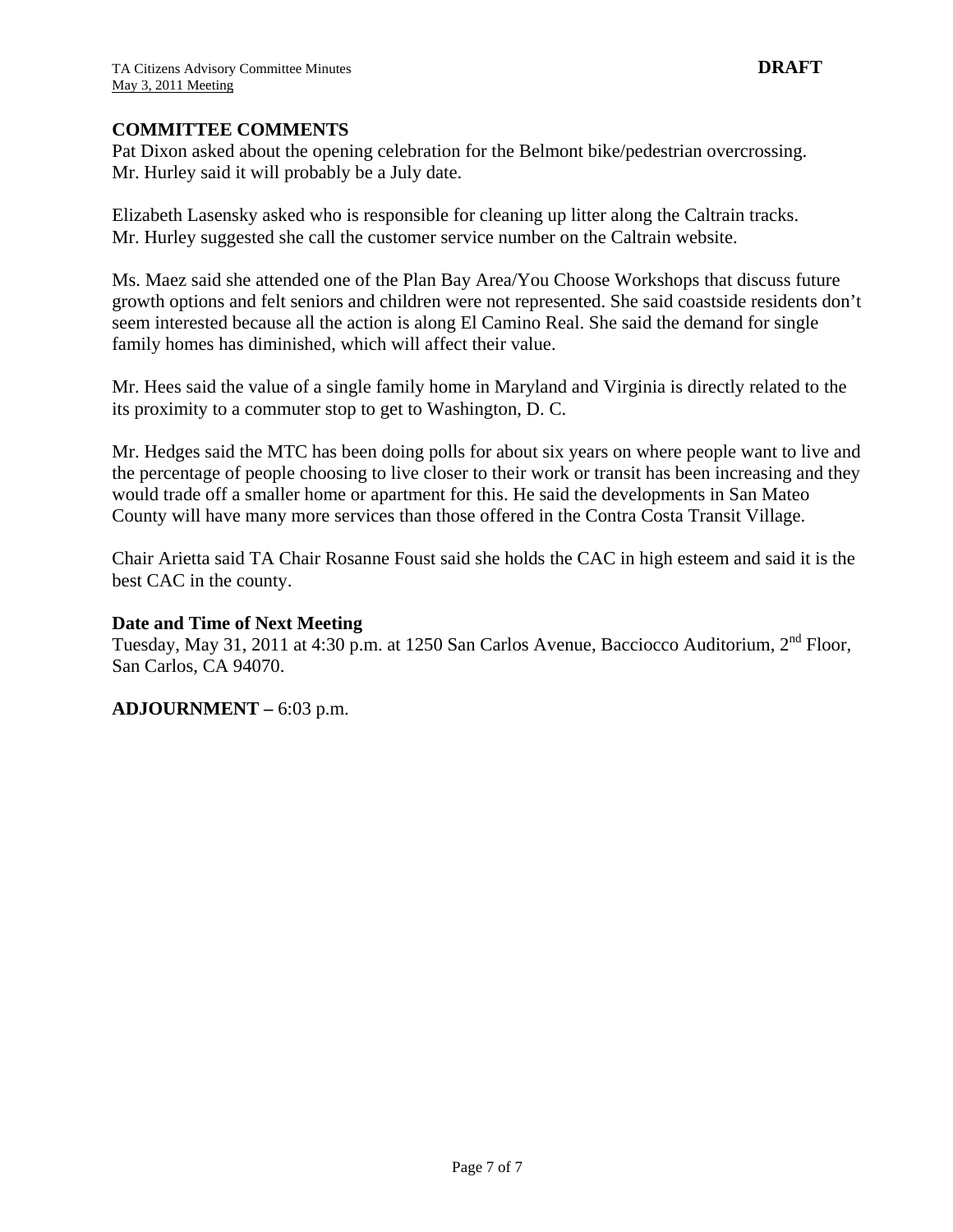# **San Mateo County Transportation Authority RECOMMENDED PROJECT LIST Measure A Pedestrian and Bicycle Program FY 2012 and 2013**

| <b>No</b> | <b>Jurisdiction</b> | <b>Project Description</b>                                 | <b>Funds</b><br><b>Requested</b> |              |     | <b>Proposed</b><br><b>Measure A Funds</b> |  |  |
|-----------|---------------------|------------------------------------------------------------|----------------------------------|--------------|-----|-------------------------------------------|--|--|
|           | Half Moon Bay       | Highway 1 Trail Extension - Ruisseau Francais to Roosevelt | \$                               | $250,000$ \$ |     | 250,000                                   |  |  |
| 2         | San Mateo           | Citywide Bicycle Striping and Signage                      | \$                               | $157,163$ \$ |     | 157,163                                   |  |  |
| 3         | Burlingame          | East Side Bicycle Route Improvements                       | \$                               | $91,700$ \$  |     | 91,700                                    |  |  |
| 4         | Burlingame          | West Side Bicycle Route Improvements                       | \$                               | 168,700      | -\$ | 168,700                                   |  |  |
| 5         | East Palo Alto      | 101 Pedestrian/Bicycle Overcrossing                        | \$                               | 300,000      | -\$ | 300,000                                   |  |  |
| 6         | Daly City           | Lake Merced Blvd In-Pavement Crosswalk                     | \$                               | 77,000       | Ĵ.  | 77,000                                    |  |  |
| 7         | <b>San Mateo</b>    | Hillsdale/US 101 Bridge                                    |                                  | 480,000      |     | 480,000                                   |  |  |
| 8         | <b>Redwood City</b> | Hudson St. Bicycle and Pedestrian Improvements             | \$                               | $532,640$ \$ |     | 532,640                                   |  |  |
| 9         | <b>San Carlos</b>   | 101/Holly St. Grade Separated Path                         | \$                               | $100,000$ \$ |     | 100,000                                   |  |  |
| 10        | South San Francisco | Sharrows and Striping Program                              |                                  | 81,200       |     | 81,200                                    |  |  |
| 11        | <b>San Bruno</b>    | <b>Transit Corridor Pedestrian Connection</b>              | \$                               | 350,000      | \$  | 350,000                                   |  |  |
| 12        | <b>Redwood City</b> | Brewster Ave. Pedestrian Improvements                      | \$                               | 734,000 \$   |     | 411,600                                   |  |  |
|           |                     | TOTALS: \$                                                 |                                  | 3,322,403    |     | 3,000,003                                 |  |  |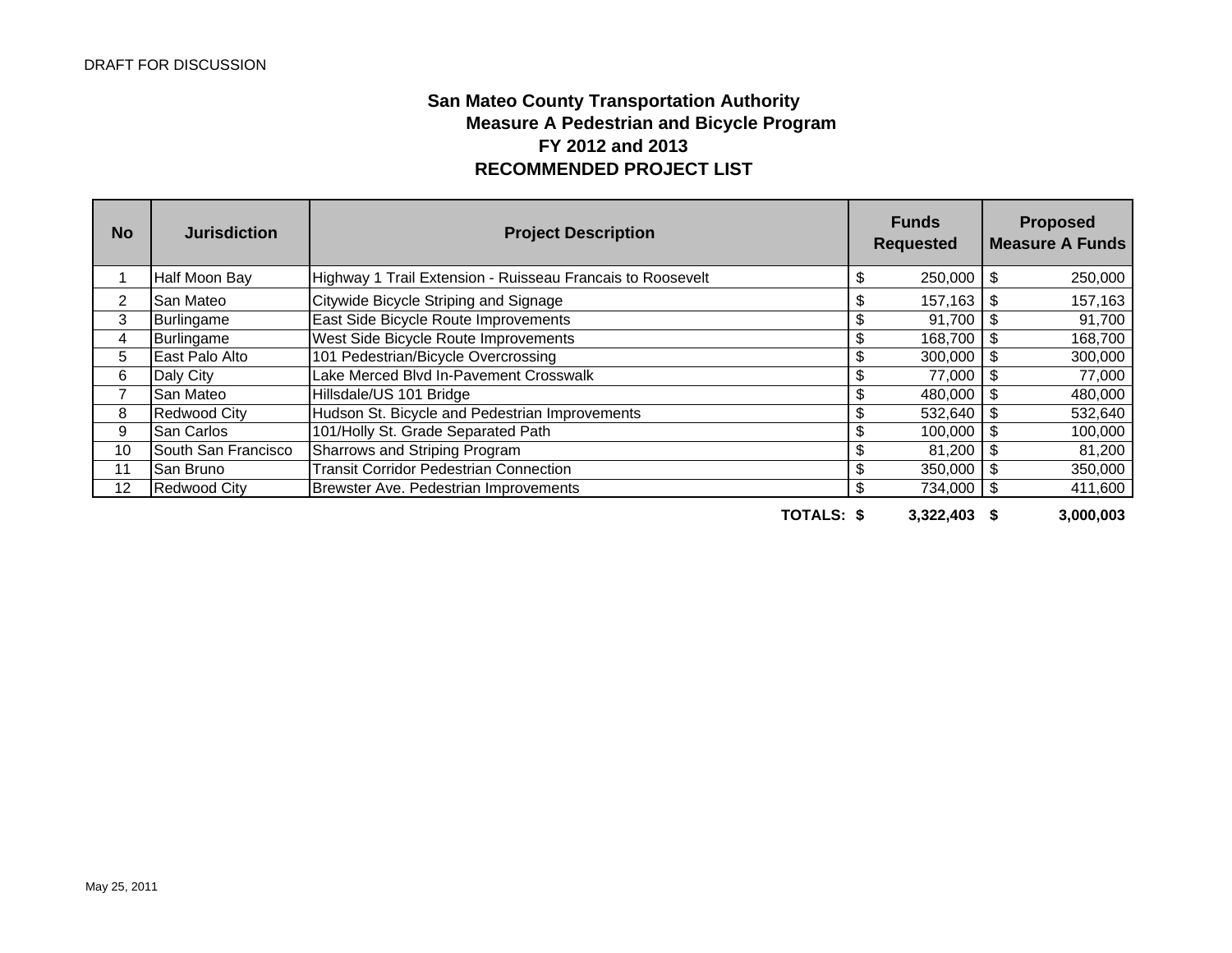# **TRANSPORTATION DEVELOPMENT ACT (TDA) ARTICLE 3 FY 2011/12 RECOMMENDED PROJECT LIST**

| <b>No</b> | <b>Jurisdiction</b>   | <b>Project Description</b>                            |  | <b>Funds</b>     |  | <b>TDA Funds</b> |  |
|-----------|-----------------------|-------------------------------------------------------|--|------------------|--|------------------|--|
|           |                       |                                                       |  | <b>Requested</b> |  | Awarded          |  |
|           | Redwood City 2        | Brewster Ave. Bicycle Improvements                    |  | 107.640 \$       |  | 107,640          |  |
|           | Half Moon Bay 3       | Highway 1 Trail Extension - Seymour to Wavecrest Road |  | $250,000$ \$     |  | 250,000          |  |
|           | South San Francisco 6 | Pedestrian Crossing Improvement at El Camino H.S.     |  | $98,000$ \$      |  | 98,000           |  |
|           | Menlo Park 1          | Alpine Road Bike Lane Improvements                    |  | 78,000 \$        |  | 78,000           |  |
|           | <b>San Mateo 1</b>    | Downtown Bicycle Parking                              |  | $98,783$ \$      |  | 98,783           |  |
|           | <b>San Mateo 4</b>    | Bay to Transit Trail - Phase I                        |  | $312,000$ \$     |  | 312,000          |  |
|           | County of San Mateo 3 | Crystal Springs Regional Trail South of Highway 92    |  | $231,827$ \$     |  | 194,549          |  |
|           |                       | TOTALS \$                                             |  | $1.176.250$ :    |  | 1,138,972        |  |